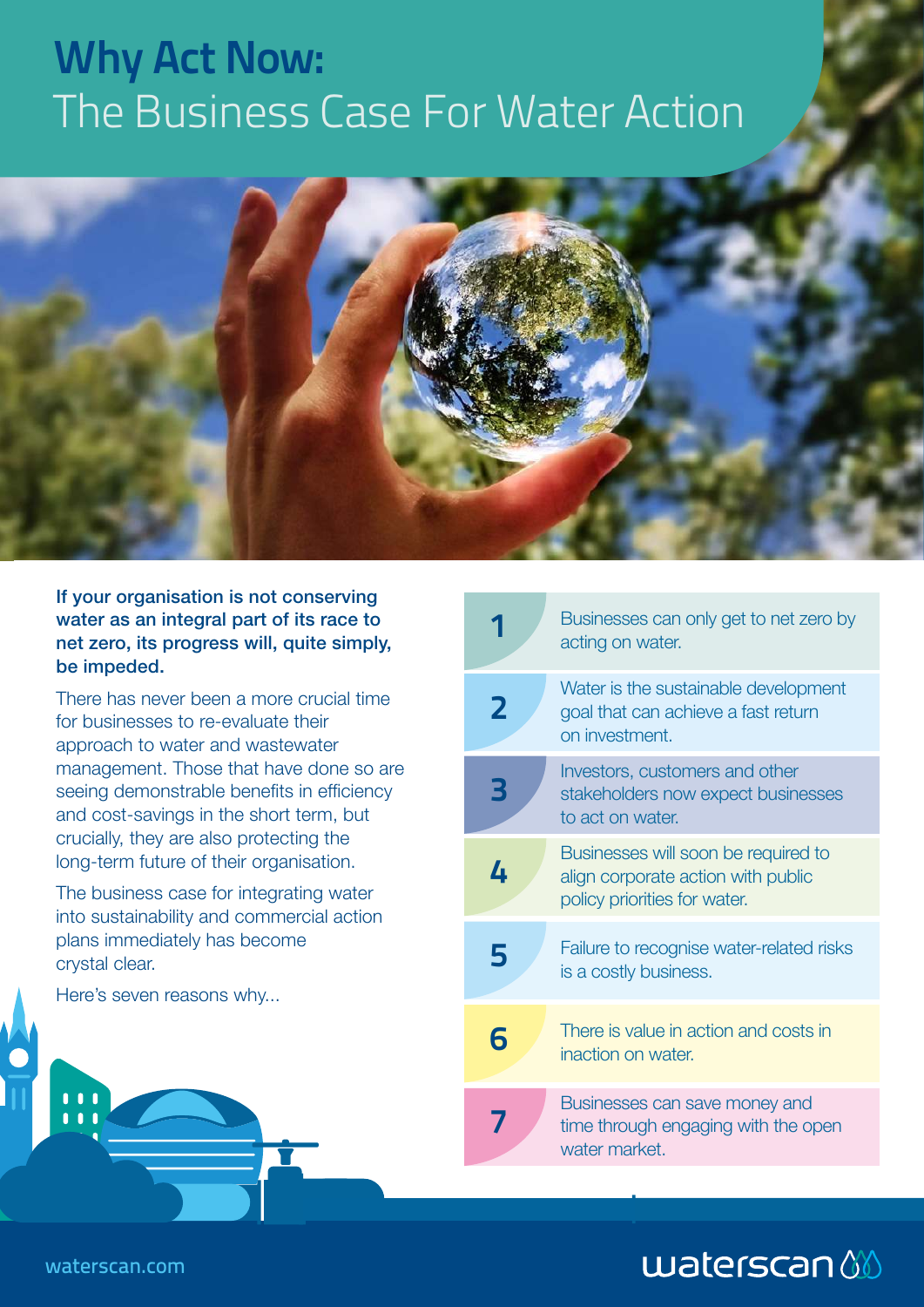#### BUSINESSES CAN ONLY GET TO NET ZERO BY ACTING ON WATER.

Adaptation and resilience to climate change is underpinned by effective water management. This is because processing water and wastewater is incredibly energy intensive. In fact, water use, storage and distribution are responsible for 10% of global greenhouse gas emissions. In turn, projections indicate that if we don't keep global warming below 1.5°C, there will be severe consequences on the availability of sufficient and clean water for basic human needs and for the production of food and energy. Carbon and water are intrinsically linked.



Water is set to dominate the sustainability agenda in 2022. Download your free [infographic to find out the nine](https://waterscan.com/news-blog-events/9-reasons-why-water-will-dominate-sustainability-in-2022/)  [reasons why](https://waterscan.com/news-blog-events/9-reasons-why-water-will-dominate-sustainability-in-2022/) (no form-filling required!)



#### WATER IS THE SUSTAINABLE DEVELOPMENT GOAL THAT CAN ACHIEVE A FAST RETURN ON INVESTMENT.

The UN's SDG 6, which specifically relates to water and sanitation, underpins work on all of the other SDGs and yet, progress towards this goal is 'alarmingly off track'. Curiously, although water is the sustainability topic that many businesses simply don't pay attention to, it's actually the low-hanging fruit for action.



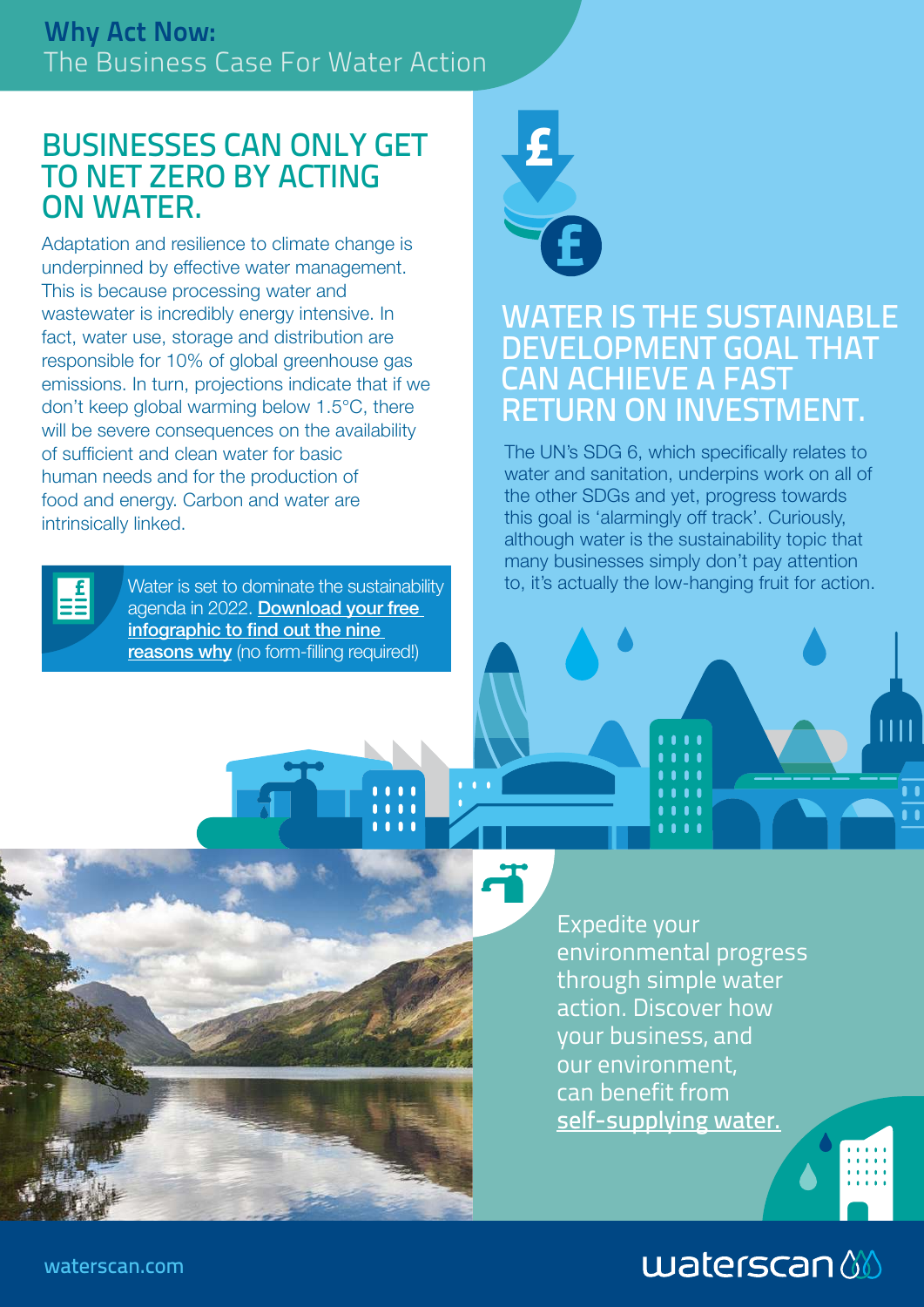#### **Why Act Now:** The Business Case For Water Action

#### INVESTORS, CUSTOMERS AND OTHER STAKEHOLDERS NOW EXPECT BUSINESSES TO ACT ON WATER.

The number of businesses reporting on their water impacts in their CDP disclosures has increased steadily, resulting in many actively reducing or at least maintaining their water withdrawals as a result of this accountability. However, CDP revealed that 5,537 businesses were asked to disclose water data by their 50% were able to comply with this



investors or customers in 2020 but only request, indicating that businesses aren't getting the water data they should, and can, have at their fingertips.



Download your free **five simple steps** [to start measuring and reporting on](https://waterscan.com/news-blog-events/5-steps-to-start-measuring-and-reporting-on-water/)  [water](https://waterscan.com/news-blog-events/5-steps-to-start-measuring-and-reporting-on-water/) infographic.



BUSINESSES WILL SOON BE REQUIRED TO ALIGN CORPORATE ACTION WITH PUBLIC POLICY PRIORITIES FOR WATER.

Water shortages affect more than 3 billion people and the pace of decline is alarming; fresh water has plunged by one fifth over the last two decades. To stem the gap between government goals and corporate action, the incoming Task Force on Climate-related Financial Disclosures and the Sustainability Accounting Standards Board have specified that water should be incorporated into organisational risk management and action plans.

### FAILURE TO RECOGNISE WATER-RELATED RISKS IS A COSTLY BUSINESS.

In 2020, businesses reported the financial impact of water risks to be £227 billion. That's five times more than the cost of addressing these risks at £42 billion.



Knowing how much water an organisation uses, when and where, and considering the likelihood of drought and flood-induced outages and/or price spikes offers a degree of certainty when making long-term strategic decisions. Failing to understand the physical, regulatory, reputational and financial

risks that poor water management present may come at an excessive cost and yet the cost of mitigating these risks is typically much lower than their potential fiscal impact. So, when it comes to water security, businesses cannot afford to wait.



# $$